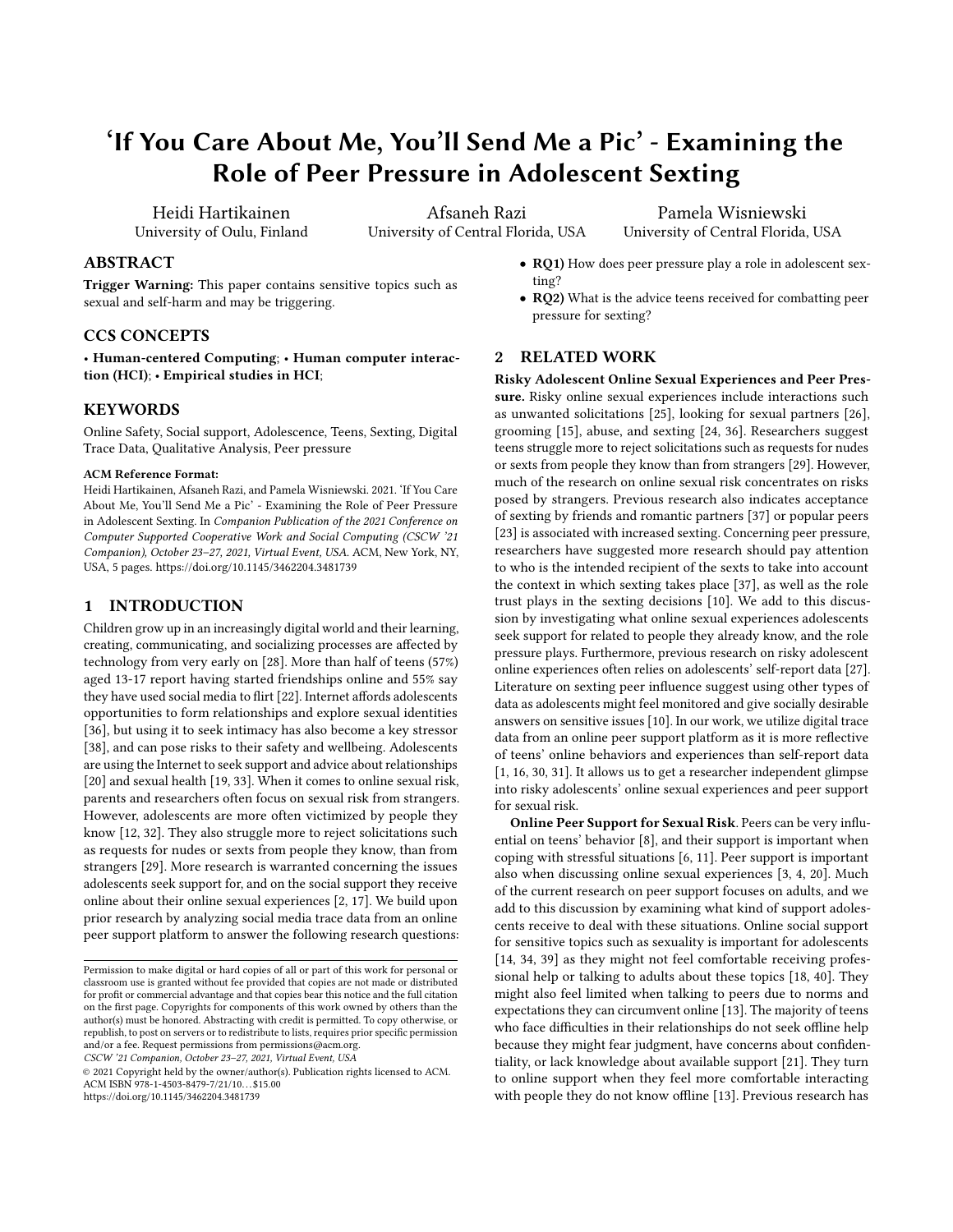utilized digital trace data for researching teens' online responses to sex and relationships. Kim et al. [\[21\]](#page-4-32) analyzed anonymous responses to posts about relationship difficulties and found teens often advise peers to terminate relationships than seeking help or communicate [\[21\]](#page-4-32). Suzuki and Calzo [\[34\]](#page-4-27) investigated a moderated health support website to understand questions related to health, sexuality, and relationship that teens asked about and the types of support they receive. They found teens were provided advice through opinions (63%), actionable advice (44%), information (37%), personal experiences (33%), and emotional support (12%). This work provides insights about adolescent support-seeking behavior, as well as their responses concerning their sexual health and romantic relationships. However, it has not specifically investigated teens' online sexual experiences with people they know or the role of peer pressure in adolescent sexting, which our research investigates further.

#### 3 METHODS

Dataset and scoping. We licensed a dataset from a mental health peer support platform catering mainly to teens and young adults. We anonymized the name of this platform to protect the individuals on our dataset. On this platform, users can post content and comment on others' posts. Interactions are semi-anonymous: users share a photo and screen name with others. They have the option to post with their username visible or anonymously. The platform is moderated, but the ratio of moderators to posters is low (0.00007). The original dataset included over 5 million posts and 15 million comments from 2011- 2017. It was scaled to a feasible size for qualitative analysis by running a query to identify posts by a) adolescents aged 13-17 that were seeking support for b) online sexual experiences (not offline) with people they know (not strangers). We used popular social media, and sexual jargon by teens [\[35\]](#page-4-33) and added terms while reading through posts in an iterative process. The posts were divided among researchers that coded for relevancy. It was relevant if: 1) it involved online sexual experience, 2) with a person the poster indicated knowing, and 3) it sought support for the online sexual experience. The reason for the criteria was that adolescents have more difficulty rejecting sexual solicitations from persons they know [\[29\]](#page-4-10). We defined support seeking to direct support seeking (asking for help) and indirect support seeking (hinting problems exist) [\[5\]](#page-3-4). This scoping resulted in a dataset of 837 support-seeking posts made by 721 unique users. The average age of posters was 15.5. 78% were female, 12% were male, 10% did not disclose gender. 3050 associated peer comments were made by1,657 unique commenters whose average age is approximately 19 years old (YO) (STD=6.5), the gender distribution is 58% females, 35% male, and 7% identified their gender as non-binary or preferred not to disclose.

Qualitative thematic analysis. We started our analysis by doing a qualitative thematic analysis [\[7\]](#page-4-34) of posts in our dataset to identify the online sexual experiences with people they know that adolescents seek support for. To develop the codebook three coders discussed posts to come up with initial codes and descriptions for scenarios that teens are seeking help in. They were discussed between five researchers; similar codes were merged as consensus was reached. Inter-rater reliability for coding was 84.4%. After the

initial coding of posts was completed, a summary of post results was prepared and the first author went through them to identify how peer pressure plays a role in adolescent sexting (RQ1). Next, a qualitative thematic analysis of associated peer comments was carried to find out what kind of support adolescents receive concerning online sexual experiences The codebook was based on an existing classification of social support [\[6,](#page-4-24) [11\]](#page-4-25), Inter-rater reliability for coding was 95.4%. After the initial coding of comments was completed, a summary of peer support comment results was prepared and the first author went through them to identify advice teens receive for combatting peer pressure for sexting (RQ2). The results were discussed between authors, and a narrative synthesis was prepared.

Ethical considerations. Our research protocol was evaluated by the university's Institutional Review Board which determined it exempt from human subjects' review as personally identifiable information of users was removed before the dataset was shared with us. When reporting findings, we anonymized and paraphrased quotes to ensure they cannot be traced back online. Data was disguised by removing verbatim quotes and pseudonyms and inserting false details that don't matter in the context [\[9\]](#page-4-35). To further protect the identity of the adolescents in our data analysis, we anonymized the name of the platform. Because the dataset included sensitive issues such as sex and self-harm, research team completed training for working with human subjects before accessing it. Furthermore, as content was potentially disturbing, the team were encouraged to take breaks if needed and to discuss any concerns.

## 4 RESULTS

We will first present results concerning how peer pressure plays a role in adolescent sexting (RQ1). This is followed by results concerning the advice adolescents get concerning combatting this peer pressure (RQ2).

# 4.1 RQ1: How does peer pressure play a role in adolescent sexting?

From the support seeking posts, it was visible that teens view sexting as a normal part of sexuality, and they used the platform to share details about their positive experiences: "my online crush and I used snap for it's original purpose and I'm just happy. nothing can go wrong" (Female, 14 YO). Positive experiences expressed were often about developments in relationships with a friend, crush, or significant other. Sexting was viewed as an extension to both online and "real-life" relationships. Because it was the expectation that a girlfriend or a boyfriend will be interested in engaging, teens felt hurt or rejected if for some reason their significant other was not keen: "I'm confused. I've been with my boyfriend for 5 months and we haven't done anything but kiss. I said I'd send nudes and he got mad and said how I shouldn't send nudes to people." (Female, 14 YO). Teens also expressed conflicting feelings about sexting, for example wondering if engaging somehow makes them a bad person<strike>:</strike> "But does it make me a slut i sent a guy I know and like a pic of my boobies? what will people think?" (Female, 16 YO). Like in the example, often the excitement of exploring their sexuality also presented with conflicting feelings of self-doubt and a fear of getting caught.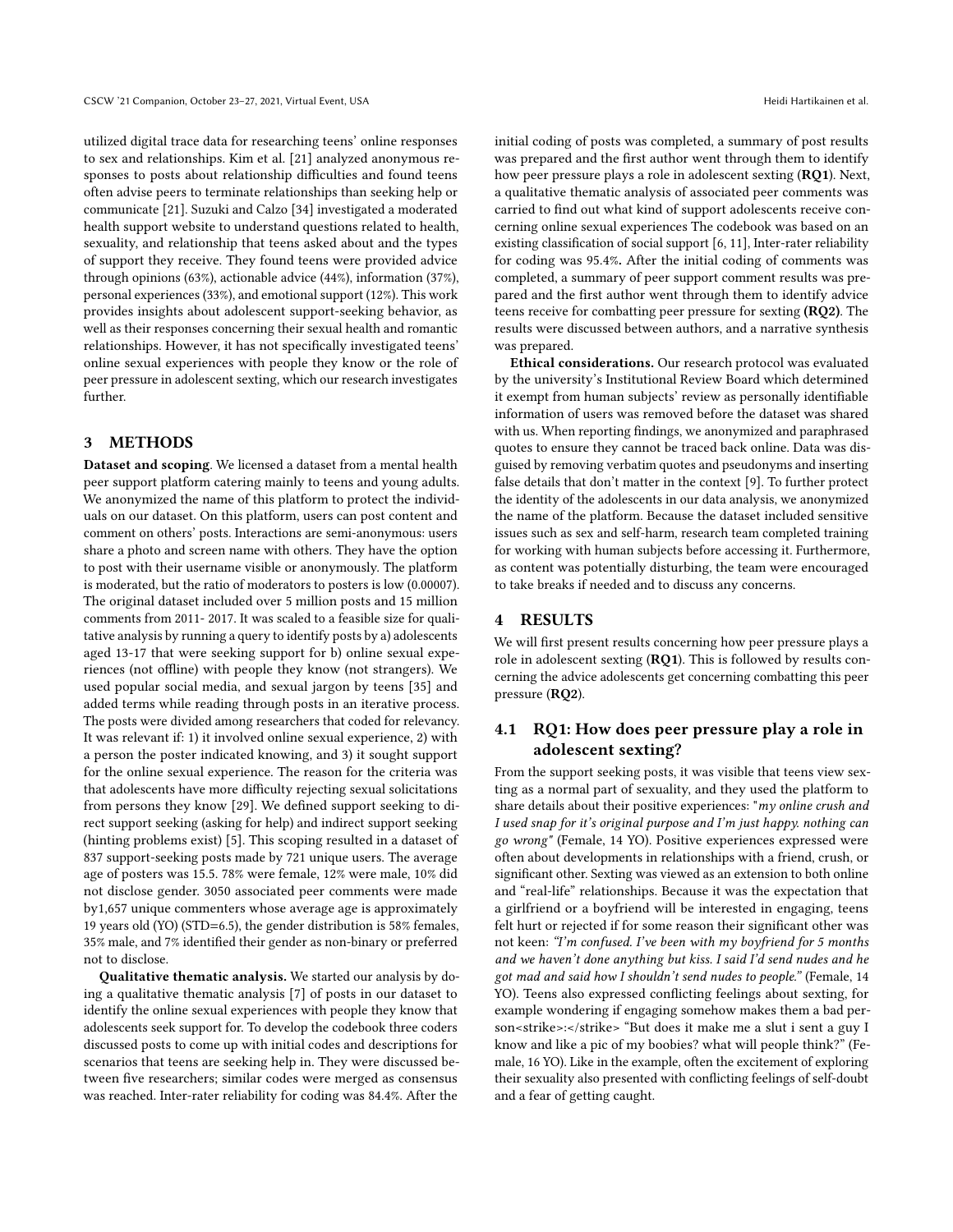Because sexting was viewed as an extension in an adolescent relationship, pressure to engage is sometimes presented in subtle ways. For example, teens brought up situations where their significant other seemed disappointed they did not engage and were asking peers if sexting is something that they should do to keep their significant other happy: "Am I in the wrong for not sending a boyfriend a pic when he is horny?" (Female, 17 YO) - Even if they are not necessarily ready to do it themselves: "The boyf asked me to send a sexy pic and i don't want to. i don't want to make him upset if i say no. he says he cares and that i shouldn't doubt myself but i just really don't want to yet. what should I do?" (Female, 15 YO). In some cases, the pressure from a dating partner continued even after the teen had said they do not want to: "My boyfriend keeps pressuring me to send nudes and I don't want to. Should I break up? I've said I don't want to but he won't respect it" (Female, 14 YO). In their posts, teens were asking their peers for help on how they should handle these kinds of difficult situations – asking for help to identify normal online sexual behavior in a dating relationship, and how to draw boundaries in one partner is ready to sext, and one is not.

Pressure to engage in sexting also presented in situations where teens were hoping to start up a new relationship with someone. Some expressed being concerned that perhaps their crush is only pretending to be interested in them to get them to send them nudes: "I feel he only asked me out cause I'm vulnerable and have a low self-esteem, he thinks he's going to get me to show him stuff I DON'T want to. he keeps saying if you care about me, you'll send me a pic" (Female, 17 YO). This was also visible in relationships teens were looking to form with persons they had met online: "LDR for me is crying bc all they want is nudes. I never send them because I'm fat and ugly." (Female, 16 YO). Adolescents interested in a dating relationship online and offline brought up fears of being manipulated into sexting too soon in relationships where trust had not yet been established. Like in the examples above, often fears of being manipulated were tied with self-esteem issues.

Teens who felt pressure to engage in sexting brought up fears that their dating partner or crush might reject them if they do not engage. They were trying to balance between keeping their partner happy and not doing anything that they are not ready to do. Rejection indeed emerged as a consequence in some posts. Some indicated being their partner broke up with them after they chose not to give in to being pressured: "We weren't even dating long and he already broke up with me because i wont sext or send nudes as a way of building trust with him" (Female, 16 YO). Some that gave in to the pressure were rejected after sexting: "I have this older guy. I am very much in love, he used to love me. I sent the nudes and he barely talks to me now." (Female, 16 YO). Teens who got rejected or ghosted were often using the platform to try and find help in dealing with their emotions, seeking validation and experiences from others who had experienced the same.

Overall, pressure to engage in sexting was seen to play a role in both online and offline relationships of adolescents of those adolescents whose posts were included in our dataset. Teens were struggling to draw boundaries, trying to figure out what is normal sexual behavior in a relationship. In established relationships, the pressure from another person could be subtle, and teens were wondering if they should do it to keep the other person happy. Related

to trust, especially in new relationships teens were wondering at what time it is OK to engage – And voiced out their fears that perhaps the other person is just using them to get sexual content. Teens were also worrying about what will happen if people find out, or the material will be leaked. Sending sexts was seen as an expression of love – and interestingly it was even seen as a sign of not trusting your partner if you refused to send them nudes. In their posts, teens were sharing experiences and asking peers for actionable advice on how to navigate difficult situations such as how to tell your significant other you do not want to engage without hurting their feelings, or how to respond to someone who has been pressuring them to engage.

# 4.2 RQ2: What advice do teens receive for combatting peer pressure for sexting?

In their responses peers stressed the importance of trust in relationships and reminded the teens that in a healthy relationship their partner should not pressure them to do anything they are not comfortable with: "Never let a guy guilt you into doing something you're not comfortable with!" (Female, 17 YO)", "a good girlfriend will not pressure you" (Male, 23 YO). Teens were encouraged to tell their partner if their requests are unwanted or if they come early in a relationship: "Just tell him you're not comfortable sending nudes as you haven't dated long. He should understand" (Female, 18). Peers reminded teens that in the end whether to sext is their own decision, but they should only engage if they are sure that they are comfortable in doing so. Teens who feared rejection if they do not engage were reminded that they should not feel bad for saying no: "don't feel guilty, you have nothing to be guilty about" (Female, 17 YO).

Teens were advised that if the other person continues to pressure them, they should break up or block the other person on social media: "if he continues to make you uncomfortable tell him you don't feel that way. if it gets worse just block him." (Female, 16 YO ). Peers reminded the teens that while it is important to stand their ground if they want to say no but it is ultimately their own decision: "Don't send pics if you don't feel like it. If she threatened to leave over that she's not worth it. but if you do send them leave your face out" (Female, 15 YO). Peers tried to signal the teens to understand that putting pressure on your significant other, but ultimately understood that relationships are important to them – And in just in case, shared this kind of actionable advice to help them to engage safely should they choose to do so.

Peers often combined their advice with personal stories and experiences like in the following examples: "don't do it. If he loved you he wouldn't put you in that position. I've been there and I did it to make him happy. Only to find out was cheating." (Female, 19 YO). "I was in this situation once, it didn't end well [. . .] end it before it gets worse, I thought I loved him too, but it was what it was, him taking advantage of my vulnerability." (Male, 21 YO). In addition to empathizing, the goal of sharing personal experiences with advice seemed to be to show the teen the person knows what they are talking about and therefore can make valid points worth considering.

Overall, advice was often combined with personal stories to empathize. Peers told the teens that in a healthy partnership there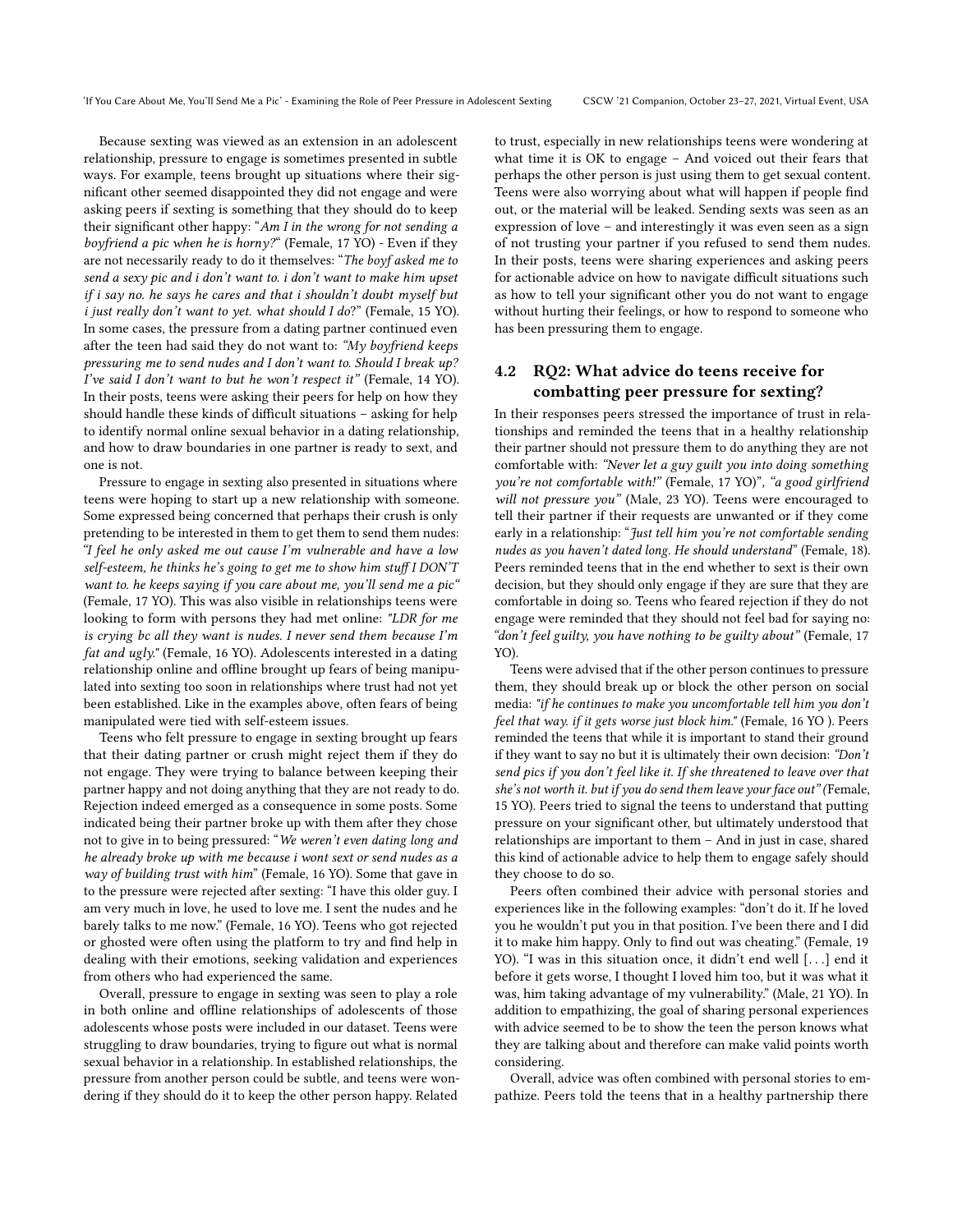should not be any pressure to engage. They advised the teens to discuss their feelings honestly with their partners, and not to succumb to pressure. Teens were encouraged to wait until they are ready to build healthy trusting relationships and to end relationships with those not respecting their boundaries. However, peers also understood the urge to engage with someone you love to keep them happy, and gave actionable advice just in case, so that the teens could engage safely should they choose to do so.

# 5 DISCUSSION AND CONCLUSIONS

We contributed to the existing body of knowledge by identifying youth-focused beliefs about sexting through analyzing 1) How peer pressure plays a role in adolescent sexting, and b) what advice teens receive for combatting peer pressure for sexting.

Role of pressure in adolescent sexting. Like in previous research [\[23,](#page-4-17) [37\]](#page-4-16) pressure from friends, romantic partners, and popular teens was seen to affect adolescent sexting decisions. In our data, the influence from romantic partners, both in offline and online environments was most evident. The pressure to engage could be quite subtle. Relationships were important to the teens, who were wondering for example if they should go ahead even if they were not necessarily feeling ready, to keep their partner happy. Especially in new relationships, teens expressed sometimes being worried if their partner might be leading them on, expressing caring about them, when they are just using them for nudes. The influence of friends and peers was visible in the background, as teens seemed to view sexting in their posts as a normal part of adolescent relationships, something that is accepted. However, teens also had conflicting feelings about it, wondering what will happen if someone finds out, if their friends or family will judge their behavior, or think they are promiscuous. Romantic relationships were important to the teens, who expressed fearing rejection both if they choose to not engage, and if they do, for example, if the other person does not like their photos. In their posts, teens were struggling to draw boundaries regarding normal sexting behavior in new and established relationships and asking peers for actionable advice on how to navigate any difficult situations they had with their partner. This also links to the discussion regarding the role of trust in sexting decisions [\[10\]](#page-4-18); Teens being worried about what others might think if they find out they have been sexting, are expressing concern that the sexts might not stay confidential. Teens were also trying to figure out at what phase in a relationship it is the right time to sext, how to make sure the other person is trustworthy and not just using you. Interestingly, in our data, refusing to sext with your partner was even seen as expressing a lack of trust in them ('If you trusted me, you would send me nudes').

Advice to combat peer pressure. When giving advice to teens feeling pressured to engage peers stressed the importance of selfrespect and healthy relationships and advised the teens to wait until they feel ready and to discuss with their partner any concerns they have - advising that a good partner should respect the boundaries they set. Peers also often advised teens to end relationships where the pressure to sext was continuous, which is in line with previous research [\[21\]](#page-4-32). Actionable advice was often combined with personal experiences and peers condemned any pressure and manipulation to sext. They however also showed empathetic understanding to

the urge to engage with someone close to you and provided teens advice on how they should go about sexting in a safe way should they choose to engage in sexting – for example by making sure they are not identifiable in the materials.

Further research. Understanding what kind of issues teens seek support for their online sexual experiences, and what kind of peer support they receive is important when designing online systems that facilitate social support for adolescents. We believe more research would be warranted concerning how teens leverage the internet to negotiate with their peers what is acceptable online sexual behavior. Concerning pressure and sexting, especially interesting would be to research further the conflicting emotions related to sexting expressed in teen posts: Sexting was seen as a natural part of adolescent relationships (everyone is doing it so it's OK), but there was still a hint of doubt and shame involved in many sexting decisions (but will everyone think worse of me if I sext?). An interesting finding to probe further would also be sexting as an expression of trust in adolescent relationships. Working with digital trace data provided us a researcher independent glimpse into the topic, and we see it especially valuable when working with topics like these, where adolescents might not be comfortable talking about face-to-face. However, to get a more comprehensive picture of the role of pressure in adolescent sexting, it would be valuable to combine it with data collected with other methods. In the future, we plan to continue our research by carrying out interviews with teens to further explore the themes of pressure, peer influence, and trust in adolescent sexting uncovered in this paper. Since we used online posts and comments on a mental health support platform, our results might be geared more toward adolescents with mental health concerns. Therefore, future research should consider datasets from other platforms to investigate the generalization of our results.

# ACKNOWLEDGMENTS

We thank Pia Nelson, Gabriel Laaroussi, and Gabriel Mariz, who assisted with the qualitative data coding. This research is partially supported by the U.S. National Science Foundation under grants IIP-1827700 and IIS-1844881 and by the William T. Grant Foundation grant #187941. Any opinions, findings, and conclusions or recommendations expressed in this material are those of the authors and do not necessarily reflect the views of the research sponsors

#### **REFERENCES**

- <span id="page-3-1"></span>[1] Agha, Z., Chatlani, N., Razi, A., and Pamela Wisniewski Towards Conducting Responsible Research with Teens and Parents regarding Online Risks. CHI 2020 Extended Abstracts.
- <span id="page-3-0"></span>[2] Ali, K., Farrer, L., Gulliver, A. and Griffiths, K.M. 2015. Online Peer-to-Peer Support for Young People With Mental Health Problems: A Systematic Review. JMIR Mental Health. 2, 2 (2015), e19. DOI[:https://doi.org/10.2196/mental.4418.](https://doi.org/10.2196/mental.4418)
- <span id="page-3-2"></span>[3] Andalibi, N., Haimson, O.L., Choudhury, M.D. and Forte, A. 2018. Social Support, Reciprocity, and Anonymity in Responses to Sexual Abuse Disclosures on Social Media. ACM Transactions on Computer-Human Interaction. 25, 5 (Oct. 2018), 1–35. DOI[:https://doi.org/10.1145/3234942.](https://doi.org/10.1145/3234942)
- <span id="page-3-3"></span>[4] Andalibi, N., Haimson, O.L., De Choudhury, M. and Forte, A. 2016. Understanding Social Media Disclosures of Sexual Abuse Through the Lenses of Support Seeking and Anonymity. Proceedings of the 2016 CHI Conference on Human Factors in Computing Systems - CHI '16 (Santa Clara, California, USA, 2016), 3906–3918.
- <span id="page-3-4"></span>[5] Barbee, A.P. and Cunningham, M.R. 1995. An experimental approach to social support communications: Interactive coping in close relationships. Annals of the International Communication Association. 18, 1 (1995), 381–413.